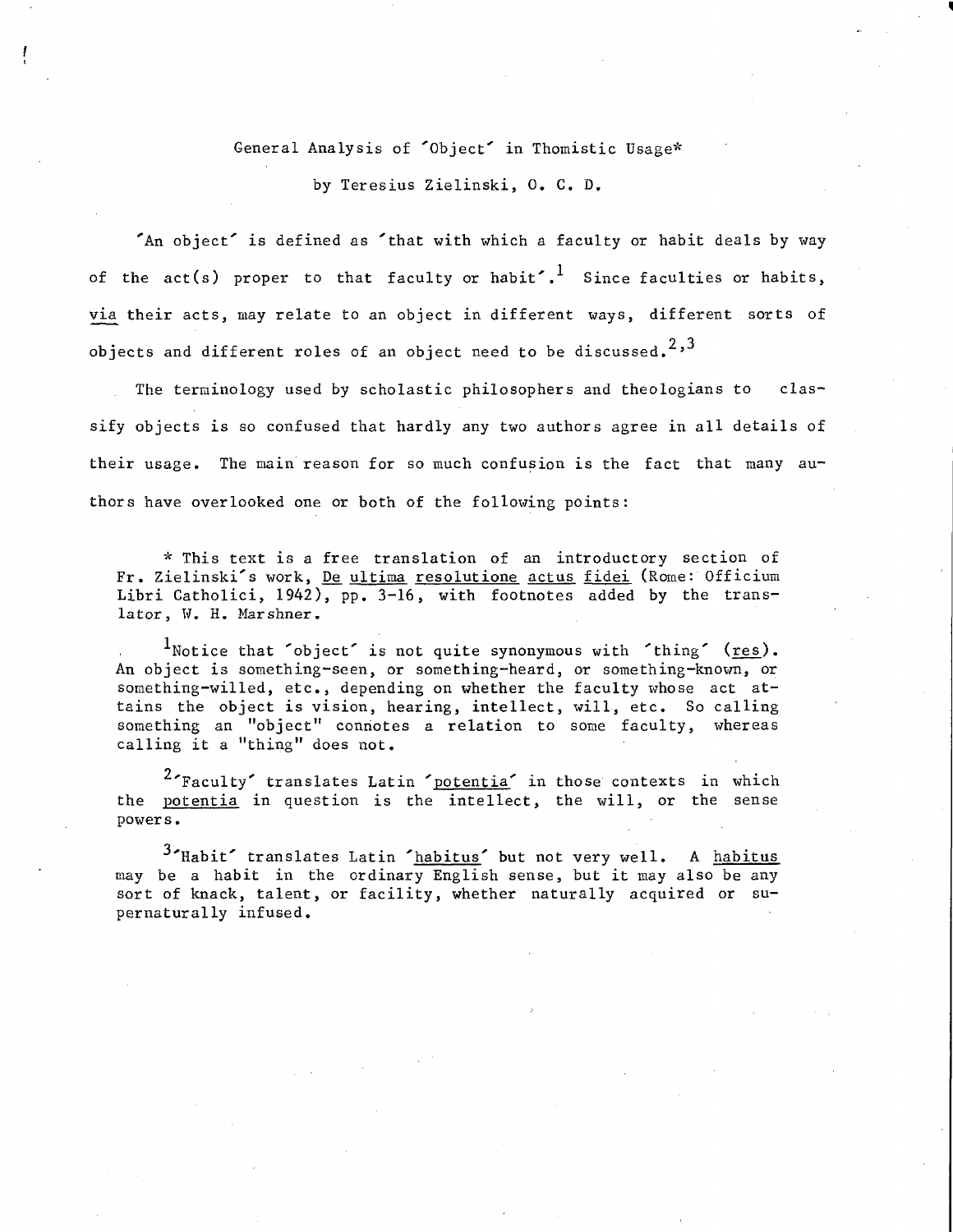**— it is not the case that the object of each and every faculty or habit admits of the same scheme of classification**

**— the classifaction-scheme of an object relative to a habit or faculty does not always coincide with the classification-scheme of an object relative to the act of the same habit or faculty.**

**A. Classification of an Object Relative to a Cognoscitive**

**Faculty or Habit**

## $-1$   $-$

**The first classification is into primary object and secondary object, or into formal object and material object.**

**A primary object can always properly and simply be called a formal object. But a secondary object cannot always simply be called a material object. For a secondary object is one which the faculty or habit really attains in itself; but a simply material object is not attained in itself at all but only accidentally or concomitantly, that is, insofar as it is joined to something else.**

**The classification of objects into formal and material pertains only to those faculties which are bound up with a bodily organ. For example, in vision the formal object is illuminated color, which is what the eye attains in itself, whereas the material object is the body to which the color is joined** and which is not at all attained by the eye directly in itself.<sup>4</sup> But the clas-

**4If we ask what is visible, we might answer that a chair is visible, Jones is visible, Mt. Athos is visible, etc. The chair, Jones, and Mt. Athos are material objects of the faculty or power of vision. But if we ask what precisely we see in seeing Jones, the answer will be color. Illuminated color is the formal object of vision, because color is what the act of vision attains in itself. Another way of getting the distinction is to ask, "Why do I have eyes?" To see Jones? Of course not. It is to see the whole class of visible things, and that property by virtue of which anything is a member of that class is color-in-the-light. Still another way to get the distinction is to ask the following two questions. First: what is the visible thing? Answer: it is whatever it is — a chair, a mountain, a person. Second**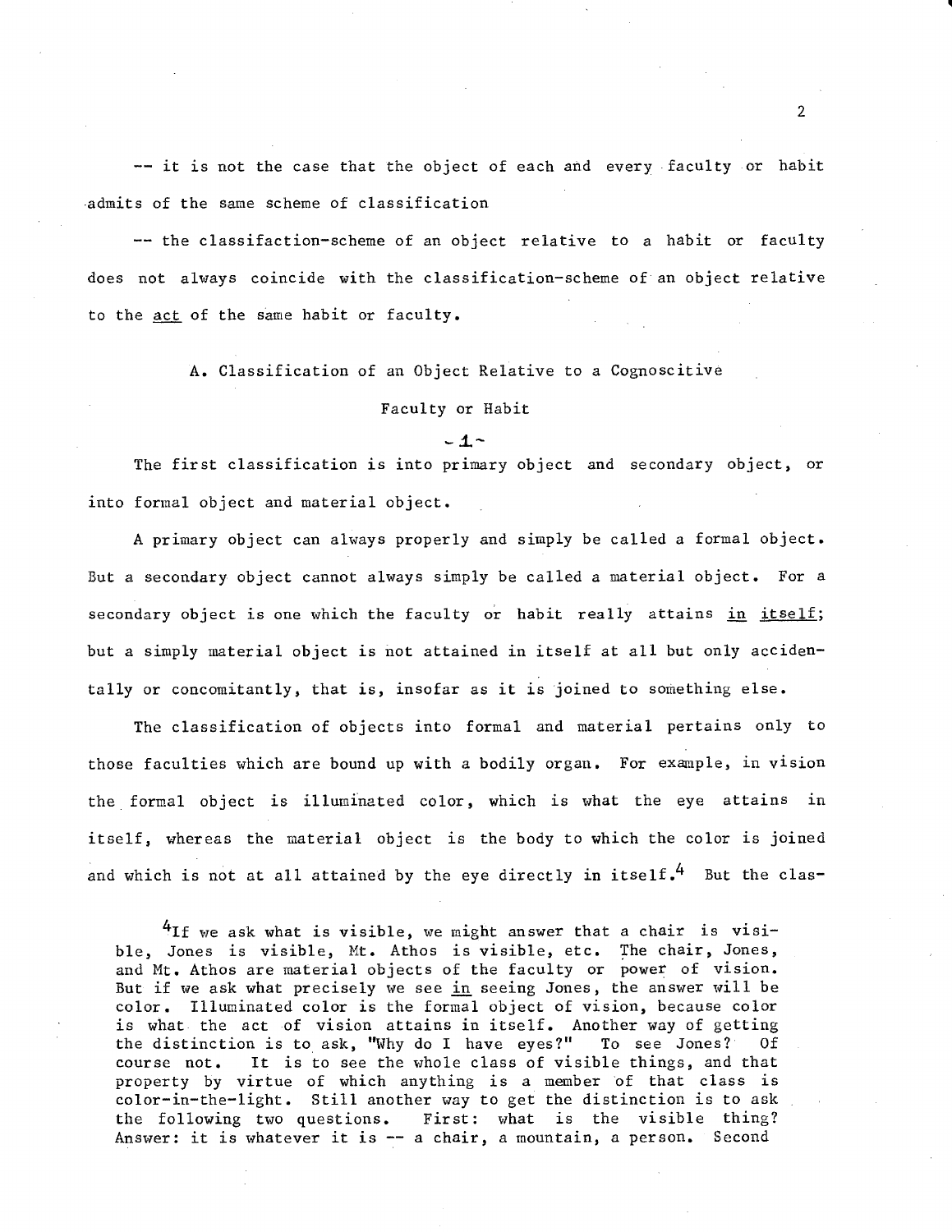**sification of objects into primary and secondary belongs only to spiritual faculties. For example, the primary object for the divine intellect and for the divine will is God himself, whereas the secondary objects are creatures; and yet both God and creatures are truly attained in themselves by the divine intellect and will.**

**Herewith some definitions. 'A primary object' is defined as 'that which is attained by a faculty (or habit) in itself (or per se), first of all, and by reason of its own nature, as that by which the faculty or habit is specified.'**

**'A secondary object' is defined as 'that which is attained by a faculty (or habit) in itself (or per se) but not first of all and not by reason of its own nature but secondarily and by reason of the primary object, and which is**

**question: what is the visible thing as visible? Answer: colored. The first question takes the phrase 'visible thing' materialiter, the scholastics used to say, whereas the second question takes the same phrase formaliter. Such usage of the couplet, 'materialiter/formaliter' accounts for the odd terms 'material object'/'formal object.'**

**Now take the case of hearing. What can I hear (or: what is audible)? Well, I can hear a train, a truck, a radio; but these are not properly speaking even material objects of hearing; they are only causes of the material objects of hearing. On the other hand, I can hear a rumble, a roar, a scream, a symphony. These different soundwave-packages are material objects of hearing. Now that property by virtue of which any sound-wave-package is a member of the class of audible things (sounds for a human ear) is pitch (within a certain range). Therefore the formal object of hearing is pitch, or pitched timbre, or some such.**

**It is satisfying to observe that the Thomistic approach to vision, hearing, etc., avoids the opposite extremes of naive realism and phenomenalism. A naive realist ignores or denies the distinction between formal and material object; the phenomenalist turns the distinction into a separation. Suppose I say, "I see Jones." The phenomenalist replies, "No you don't. You see a patch of color. What you see is your sense-datum (in this case, a certain patch of color), and from this you construct or infer something else, which you do not see at all, and which you call Jones." The Thomist replies, "Yes, you do see Jones — not directly in himself, to be sure, but concomitantly in seeing a patch of color. For the patch of color which you see is Jones-as-visible."**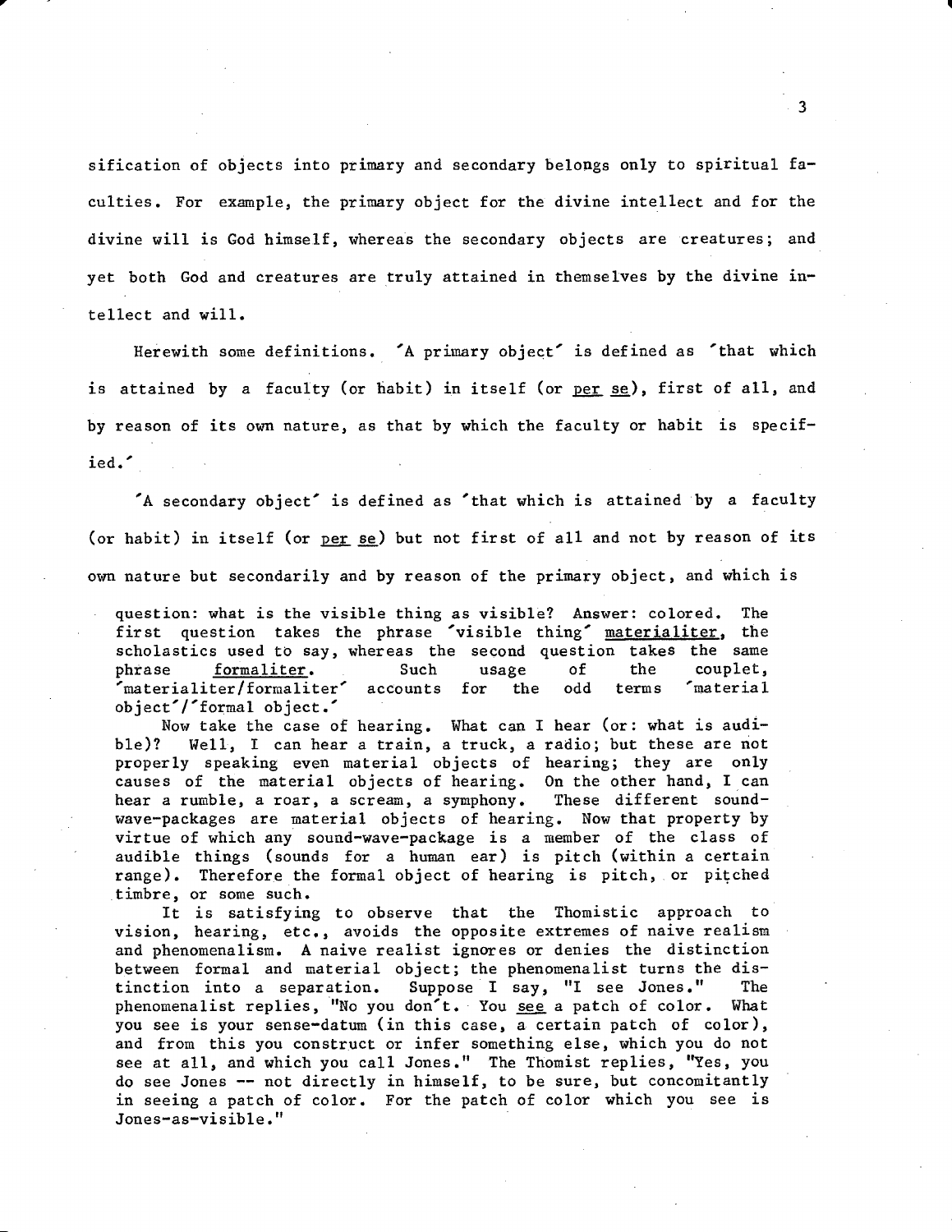therefore extaneous to what properly specifies the faculty (or habit).

**Now for some explanations of these definitions.**

**(1) What is attained by a faculty or habit "in itself or per se" stands in opposition to what is simply a material object, since the latter is not attained in itself or per se but only per accidens.**

**(2) 'To attain an object "first" rather than "secondarily"' means that the habit or faculty, of its own nature and innate inclination, is carried toward and ordered to such an object, because the faculty or habit is not produced save precisely in order to attain such an object. Hence, 'to attain an object "secondarily" means that the potency or habit, because it is not produced in order to attain precisely such an object, reaches out to it only by a secondary inclination and, so to speak, out of a superabundance of strength.**

**(3) In saying that an object is attained "by reason of its own nature" or else that it is attained "by reason of the primary object," we add a new aspect to the distinction between primary and secondary. 'To attain an object "by reason of its own nature"' means that the bent or innate inclination by which a faculty or habit is carried towards an object first off is altogether independent of any prior inclination of the same faculty. By contrast, 'to attain an object "by reason of the primary object"' means that the faculty's inclination towards the secondary object depends upon its inclination towards the primary object. For example, this double inclination is very clear in the way in which volition bears upon the end and the means. For the end is attained by reason of its own nature, because the end moves the will by its own nature; but the means as means is not attained by reason of its own nature but rather by reason of the end, since the means do not move the will save by**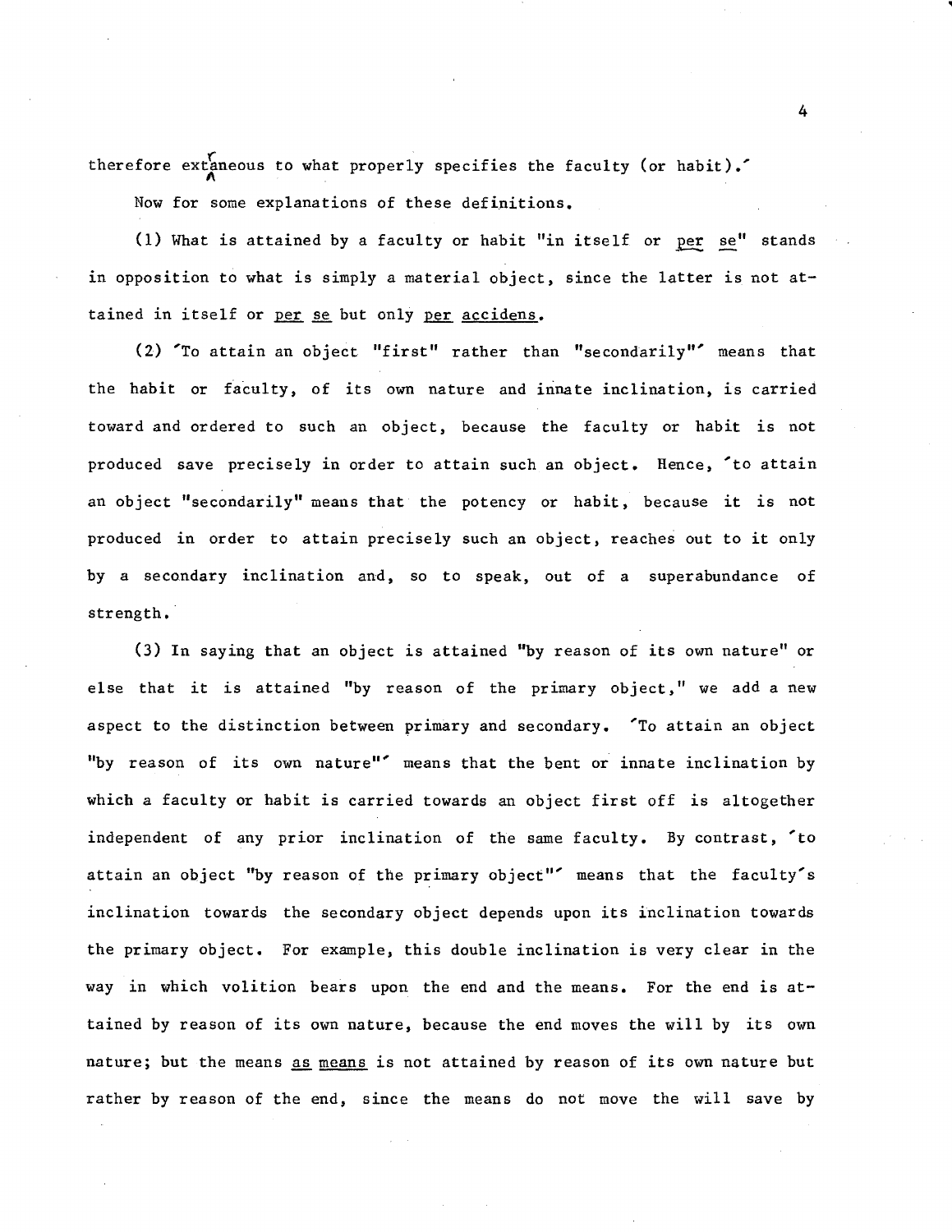**the end.5 This dependency, however, of the inclination towards the secondary object upon the inclination towards the primary object does not always mean that the faculty or habit cannot attain the secondary object in exercised act without having previously attained the primary object in exercised act; for sometimes this dependency belongs solely to the order of intention. Hence 'to be the primary or secondary object of a faculty of habit' does not pertain so much to the order of execution as to the order of intention.**

**(4) We say that an object is attained "as that by which a faculty or habit is specified" in the case of a primary object, or else "as something extraneous to what properly specifies the faculty or habit," in the case of a secondary object. We say these things in order to indicate that, in its own essence, a faculty or habit is commensurated to its primary object; viceversa, the primary object imparts to the faculty or habit its specific difference. Nothing of the kind can be said of a secondary object.**

**In order to understand more fully the specification of a faculty or habit, keep in mind two points.**

(a) All entities are placed in their proper species by intrinsic diff-er**ences. Nevertheless, there is a great difference between absolute**

**5The difference between the way in which a bodily faculty like vision bears upon its formal/material object and the way in which a spiritual faculty like the will bears upon its primary/secondary object can be brought out as follows. Whereas I see Jones only and simply in seeing a patch of color (which color is an accident of Jones), I do not will the means solely and simply in willing the end. After all, the means are not parts or accidents of the end. Rather, having (primarily) willed the end, I must still (secondarily) will each means distinctly and in itself, even though I will them for the sake of the end.**

 $6\phantom{.}6$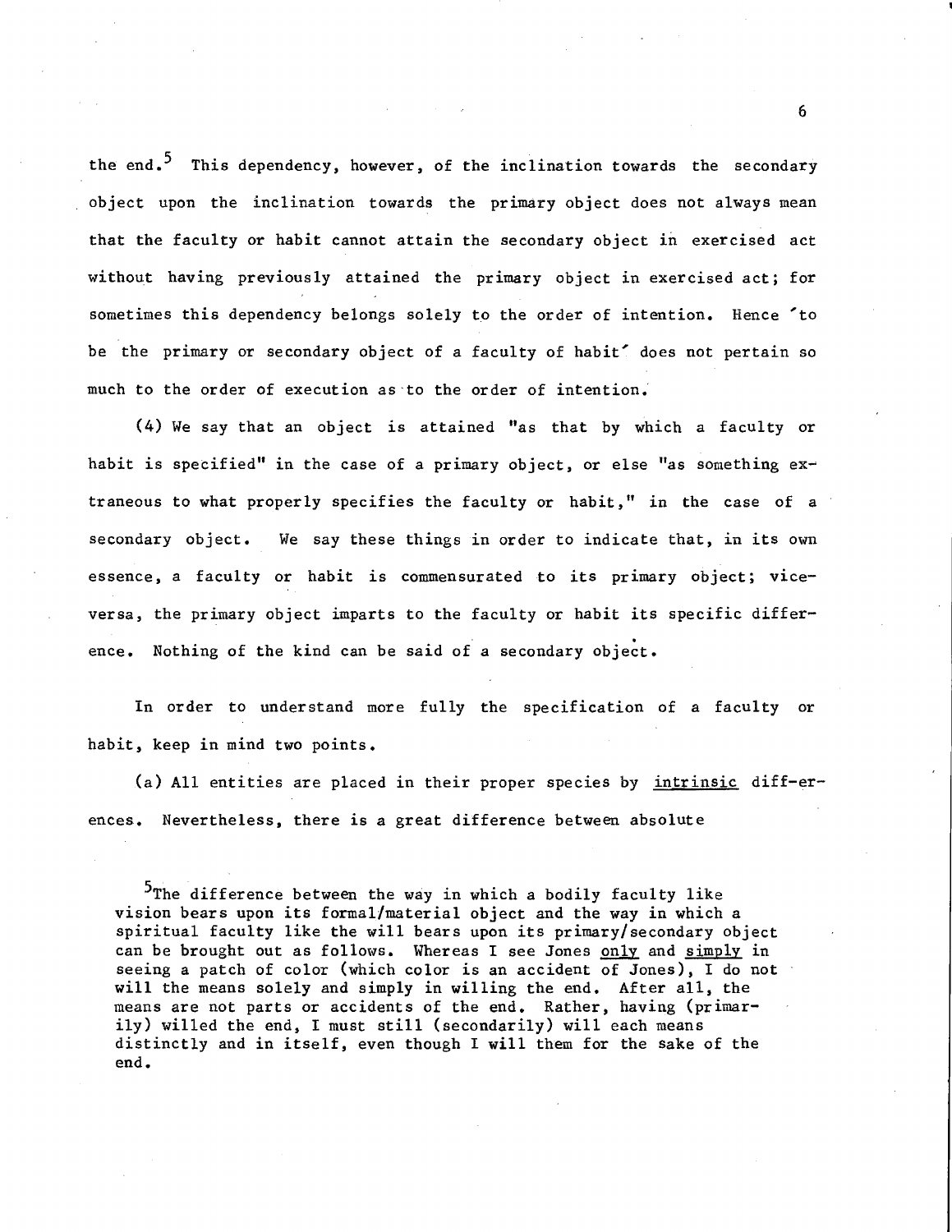**entities and relative entities. The differences constitutive of absolute entities are themselves utterly absolute, having nothing to do with any extrinsic term or relatum. But the differences constitutive of relative entities are nothing but relations themselves, relations to something extrinsic — e.g. bents or tendencies. So when we say that the habit is specified by its formal object, we do not mean to say that the object itself is the specific difference constitutive of the habit but rather that the object is the extrinsic standard and rule to which the habit bespeaks an essential relation, by which relation the habit itself is intrinsically constituted in its own species. And this relation is proportioned to and adequated to the object.**

**Whence a corollary of great importance: a habit or faculty is specified by its primary/formal object already in the order of intention, that is, prior to attaining that object in exercized act; a faculty or habit comes into being** precisely in order that it might tend toward such an object; so, prior to actu**ally attaining it in exercized act, the faculty or habit is already constituted in its own nature.**

**(b) A potency or habit is specified by its object and also by its own proper act concurrently and by virtue of the following order which exists between the object and the act. The object does not specify except insofar as it is attainable by acts, and the acts do not specify in any other way than as attainments of an object. So, what immediately specifies an act is its object, and what immediately specifies a potency (faculty) or habit is its act.**

**However, one has to distinguish two series of acts, namely, primary and secondary. The "primary" acts of a habit or faculty are those which nature produced the faculty or habit in order to elicit, and by which its primary object is attained. Its "secondary" acts are those to whose eliciting the fa**

 $\overline{7}$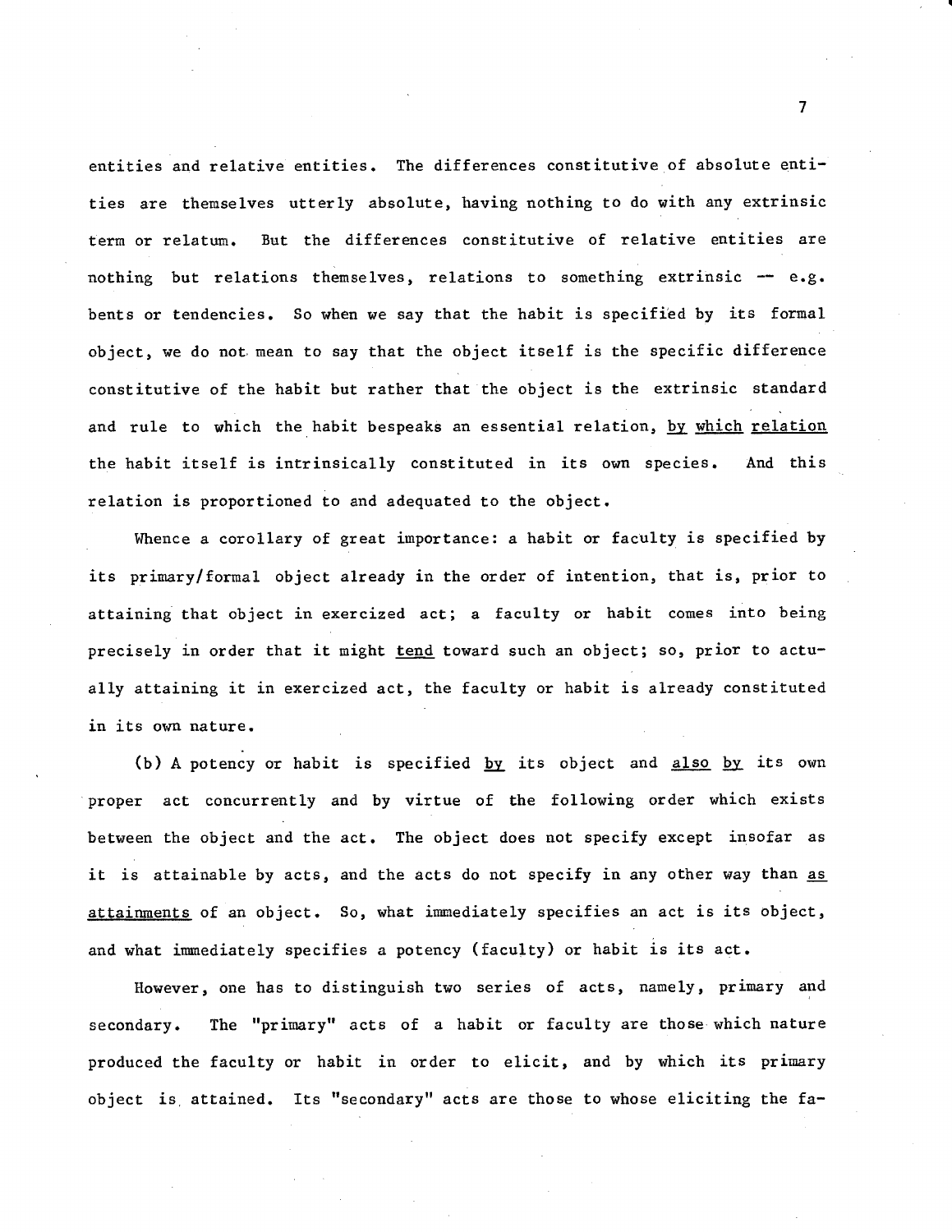**culty or habit was not ordered by its very nature, but which it elicits only out of its superabundance of strength and through which it attains its secondary object(s). Now it is not the case that a habit is specified immediately by just any sort of act; it is specified only by those acts through which the primary object is attained. And this should make it clear why a faculty or habit is said to bear upon is primary object "as that which specifies it," while the secondary objects are outside the line of specification.6**

**Now let us look at the subdivisions of "primary" or "formal object."**

-2.

**Because a potency or habit can be related in various ways to its formal object, we may distinguish various features in that sort of object. To understand this, it helps to notice the difference between the divine intellect and the human.**

**On account of the pre-eminence of its power, the divine intellect knows in one, unique act everything about everything knowable; but the human intellect only knows a thing successively, by forming different and successive sentences, or by explicating various things predicated of the thing-to-be-known. (St. Thomas, ST I, q. 14, a. 14)**

**For this reason, in each and every human intellectual habit, the formal object has to be considered under two aspects: incompexly and complexly.**

Иам

**'Formal object considered incomplexly' means the entity about which the**

**6In other words, my knowing is a genus of my acts; my knowing Jones is a species of my knowing-acts. My acts which belong to that species belong to it by virtue of their object, Jones. This is what is meant by saying that the object specifies the act. (in a moment it will become clear that, in fact, any act of knowing Jones is an act of knowing that something is true of Jones, so that the object which places an act of knowing in its species is always a "complex"; but more of that anon.) In turn, my being able to function is the genus of my faculties; my being able to know is a specific faculty (intellect) within that genus. It is specified as the faculty which it is by virtue of the fact that the acts which actuate it are acts-of-knowing (intellections).**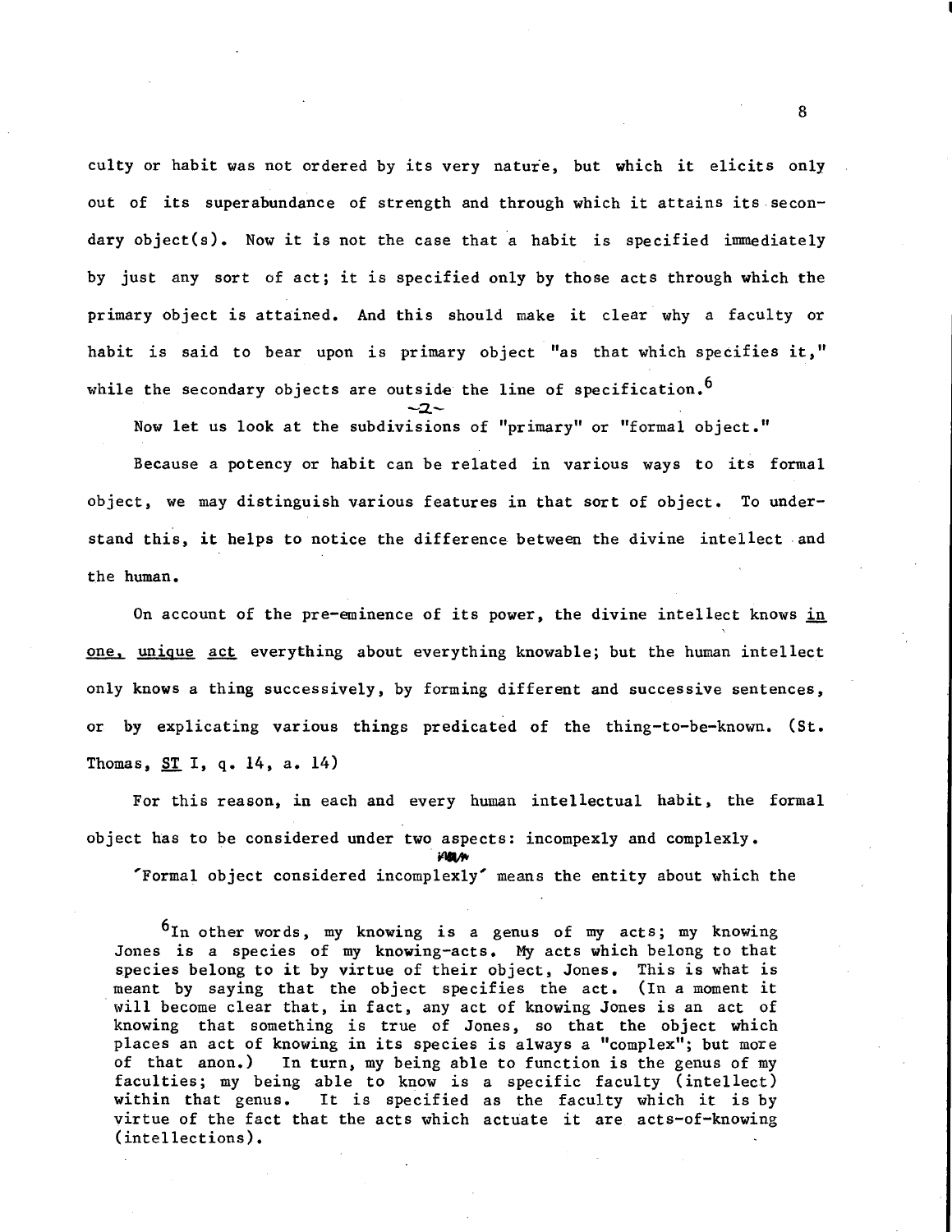**habit acquires knowledge through various sentences. It is this entity which is properly called the subject of predication of the habit in question, for it is subjected to the predicates which the habit manifests about it. Thus the subject of metaphysics is ens.**

**'Formal object considered complexly' on the contrary means the very sentences or propositions which arise out of the coalescence of that entity as subject with various attributions as predicates. Thus the formal object complexly taken of metaphysics (as a habit) is the several sentences which metaphysics (as a science) demonstrates about ens.7**

**- a -**

**Now let us look at both sorts of object separately.**

**The incomplex formal object. Even if this object is in itself an utterly simple entity, we may be able to discern in it several virtually distinct formalities. Thus in ens we discern the grounds (rationes) for calling it the true, the good, the beautiful, etc. So whenever the subject is such that we can discern various formalities in it, it may easily happen that the incomplex formal object terminates the faculty's or habit's relation to it per se according to only one of these formalities, and not according to all of them.** Thus it is according to the ground or formality of "the good" that being (ens) **terminator the will's relation to it, while is only according to the ground of "the true" (or "the real") that being terminates the intellect's relation to it.**

**So, in the habit's subject or incomplex formal object itself, it is necessary to distinguish between two things: (a) the subject itself, and (b) the ground, note or formality in the subject upon which the faculty or habit pri-**

**7The Thomistic distinction between incomplex and complex objects corresponds to the contemporary distinction between accusative knowing (knowing Jones) and knowing-that (e.g., knowing that Jones is a truck driver).**

ġ.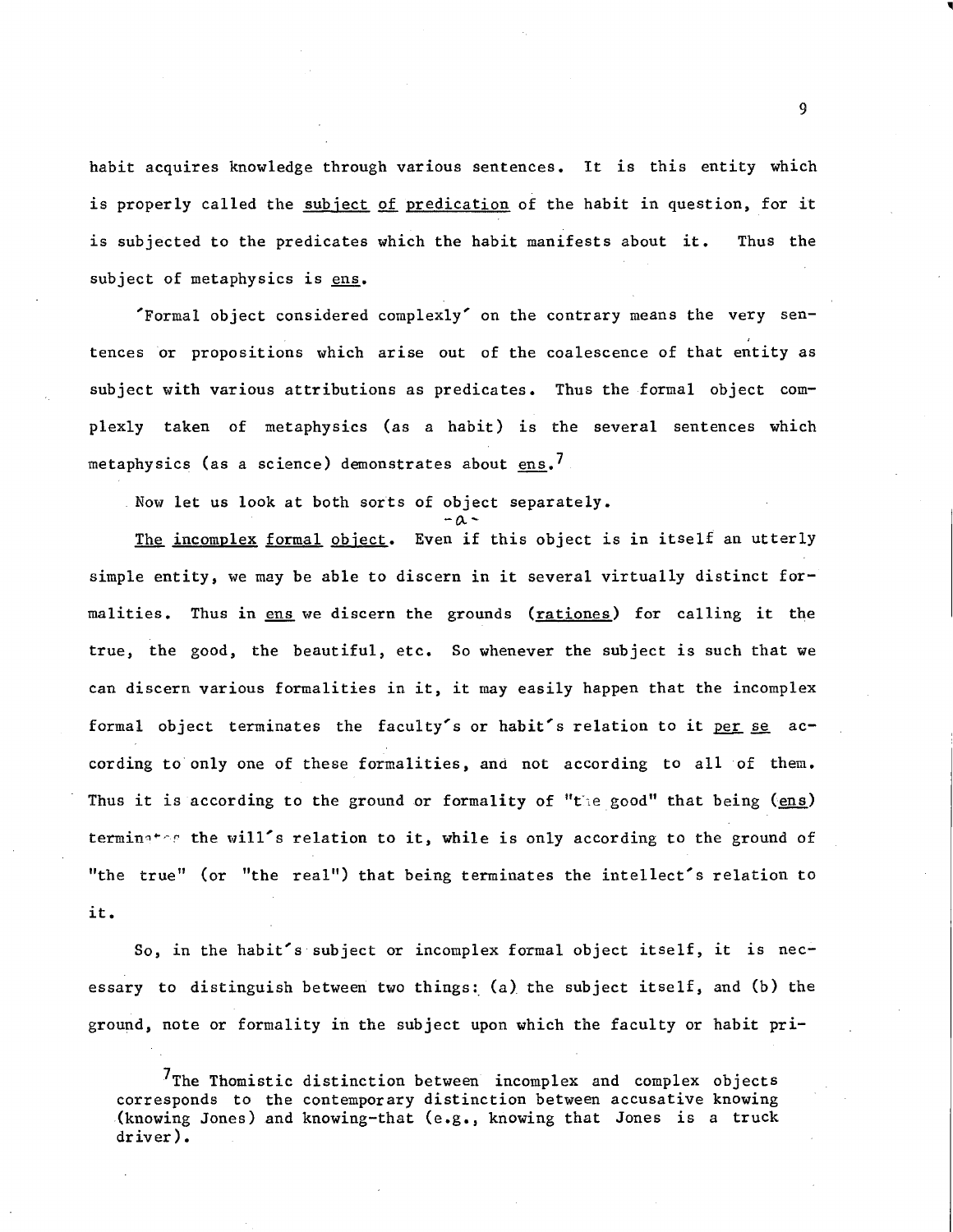marily bears. The former is usually called "the formal object quod (take<sup>n</sup> in**complexly)" or "the subject of attribution." The latter, however is usually called "the formal ratio quae." (Of course, if it so happens that we cannot distinguish different formalities in the subject, there is no particular need to keep these terms distinct.)**  $-b =$ 

**The complex formal object. We have said that this object consists of the sentences which the habit forms and verifies concerning its subject. Now it may happen that concerning one and the same subject, considered according to** one and the same formal ratio quae, not one bet several different habits form **and verify the same sentences. For example, concerning God (the "subject" or "formal object quod") according to the note of deity ("formal ratio quae"), the same propositions are verified by the habit of theology, by the habit of faith, and by the Beatific Vision. So, over and above these propositions, there has to be another formal ratio by virtue of which these assertibles belong to one habit rather than another.**

**Hence within the scope of the formal object taken as complex, we must distinguish two things: (a) that which the habit properly verifies about its subject, i.e. the complex object itself, and (b) that through which this same object is made attainable (verifiable) by this rather than that habit. The former is usually called "the formal object quod (complexly taken)," while the latter is called either "the formal object quo" or "the formal ratio sub qua" or the "objective motive."**

**The formal ratio sub qua, therefore, is the objective light under which the formal object quod is manifested (shown as true) to the faculty or habit, or, under which it is made to be attainable by the faculty or habit, and through which the faculty is moved to attain it.**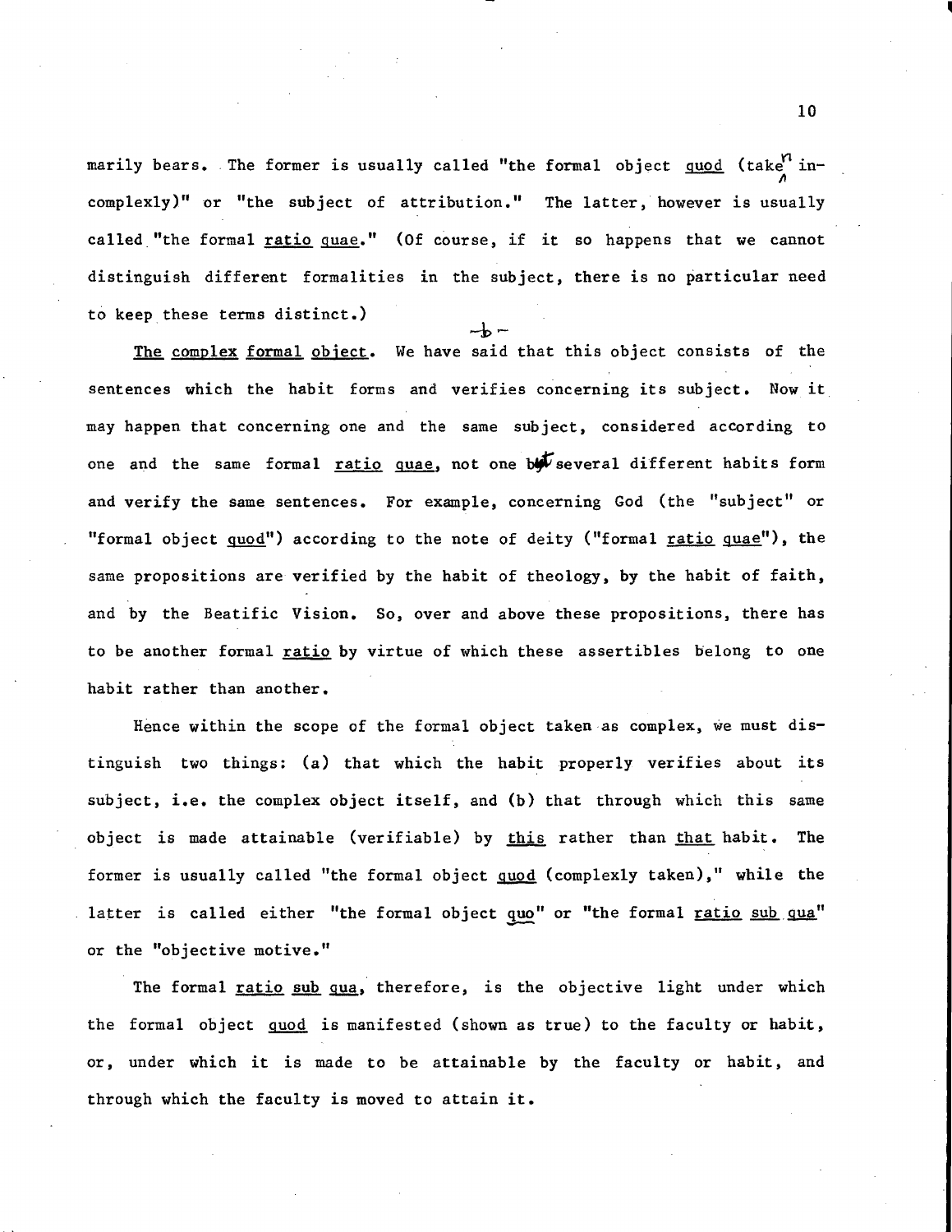## **B. Classification of the Object Relative to an Act**

**Since "known things are in the knower according to the mode of the knower," and since our intellect's mode of knowing is to know the truth about an object by predicating and denying predicates, it is obvious that the object of our intellectual acts (e.g. of the assent of faith) is always something complex, a proposition.8 Such a complex is manifested to us under a particular objective light. Hence it follows that in the object of an act we must distinguish two things: (a) the complex object attained, and (b) the object by. which that complex is attained. Thus the object of an act is divided into the object quod and the object quo (a.k.a. the formal ratio sub qua).**

**Now how do these two "sorts" of act-object relate to the correspondingly named "sorts" of faculty- or habit-object?**

The object quo of an act is always the same as the object quo of the fa**culty or habit whose act it is.**

**However, the object quod of an act does not always coincide with the formal object quod of the habit or faculty whose act it is. How is this possible?**

**Well, just as we have distinguished, for any cognoscitive habit, a primary or formal object from a secondary or material object, so also we must distinguish among the acts of the same habit primary acts and secondary acts.**

**8I have underlined this sentence because of its philosophical importance. It is the opinion of the Salmanticenses; and if they are correct, then Thomistic doctrine holds that there is no act of accusative knowing (intellection) or believing. Rather, every act of knowing and every act of believing has a proposition for its object. Thus every act of knowing Jones is an act of knowing that some sentence about Jones is true (or, possibly, that some state of affairs has Jones as a constituent). Does it follow that no simple understanding is a fully terminated act of knowing? So it would seem.**

 $11<sup>1</sup>$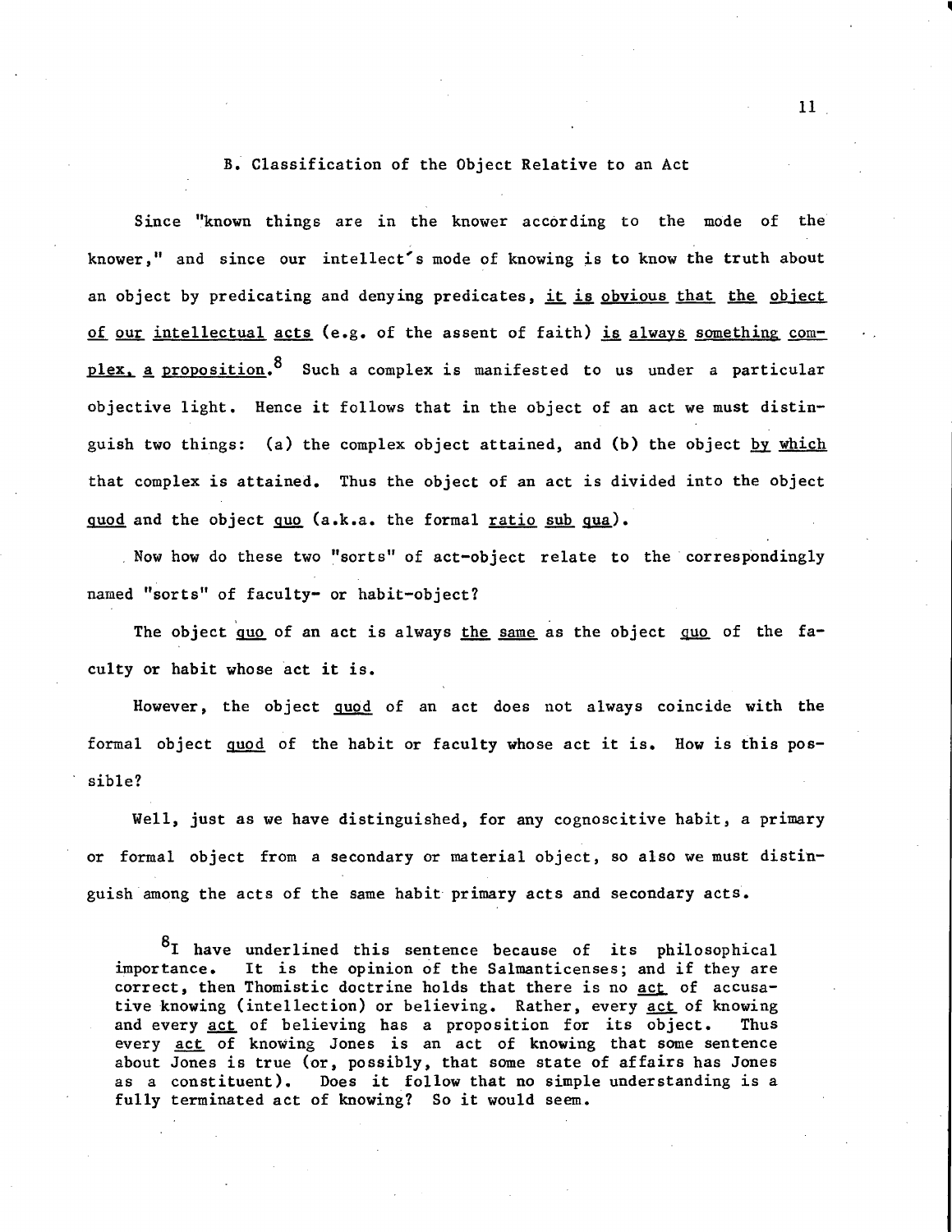**'Primary acts' are those acts for the eliciting of which the faculty or habit exists and in relation to which it is specified and defined. Thus simple volition is the primary act of the will. In these acts the proper nature of the habit shines forth, and its proper relationality is manifested.**

**'Secondary acts' are those which do not specify the habit or faculty and do not enter into its definition but which rather follow from the primary acts, in whose power they are contained. Thus choice is a secondary act of the will. (cf. St. Thomas, ST, II-II, q. 28, a. 4)**

**Now look: primary acts have as their object quod the very same thing which is the formal object quod (complexly taken) of the faculty or habit; for, as already noted, the habit or faculty is only specified by this object by way of such acts. But secondary acts, by the very fact that they are such, have to deal immediately and primarily with a secondary object; and as a result, that which is only secondary or material object with respect to the faculty or habit is formal and primary object with respect to the secondary act itself, since it does specify the act. As the Salmanticenses say (in Tract. VIII, De Ultimo Fine, disp. I, n. 86): "An act is not called secondary because it itself secondarily and materially attains a secondary object ... but because it per se and primarily attains as its own formal object what is a secondary or material object of the potency (faculty) whose act it is."**

**C. On Getting Straight the Six Things Each of Which is**

**Sometimes Called the Formal Ratio Sub Qua**

**The following chart shows all the features or formalities which are indiscriminately called "formal ratio sub qua" by sloppy writers.**

**(I) Something given on the part of the faculty or habit itself (e.g.**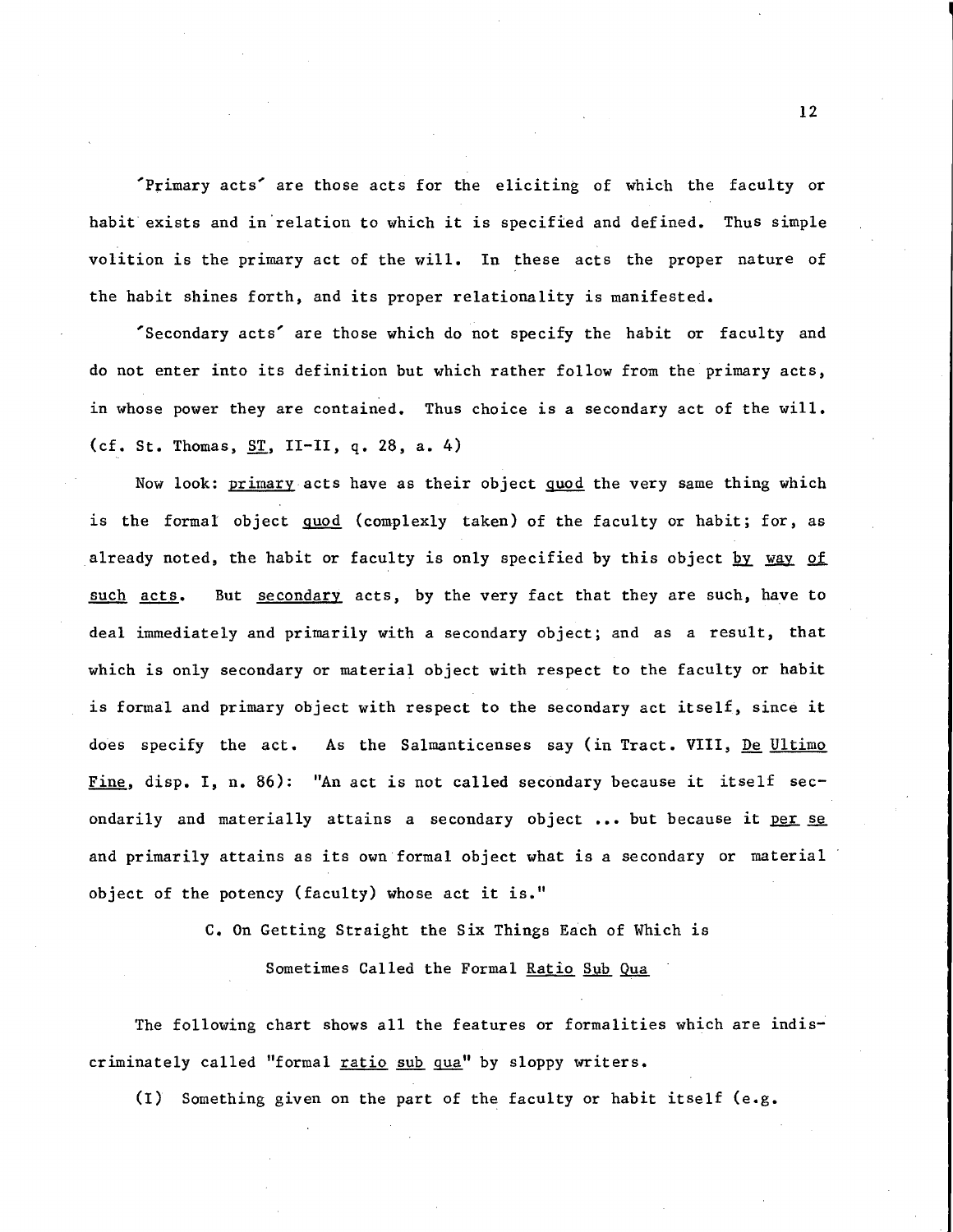**the light of the agent intellect)**

- **(II) Something given on the part of the object, namely, one of the following:**
	- **(1) the reason for knowability (i.e. the thing's abstractability)**
	- **(2) the object's intrinsic knowability (i.e. its reality)**
	- **(3) the medium of cognition, which is one of the following:**
		- **(a) medium quo (= impressed species)**
		- **(b) medium in quo (= either image or expressed species)**
		- **(c) medium sub quo (= evidence, derivability, testimony, etc.)**

**As to (I), when 'formal ratio sub qua' is used to mean something given on the part of the faculty of habit itself, the expression refers to the very light or actuality by which the faculty is ordered and actuated to its proper object. In the case of our natural knowing, this "formal ratio" is the light of the agent intellect, which stands in the same relation to the possible intellect as the light of the sun stands to the eye. But in the case of the Beatific Vision, this "formal ratio" is the light of glory.**

**As to (II), when 'formal ratio sub qua' is used to mean something given on the part of the object, the expression refers to something objective, which precedes the faculty or habit itself, forms its nature and originates its act. One is referring to an objective feature which proportions and adapts the object to the faculty or act. If we are talking about the intellect, this objective feature might be any of the following three things.**

**Sometimes 'formal ratio sub qua' is used to name the very root of knowability for an object (as in II. 1), and this is generally agreed to con**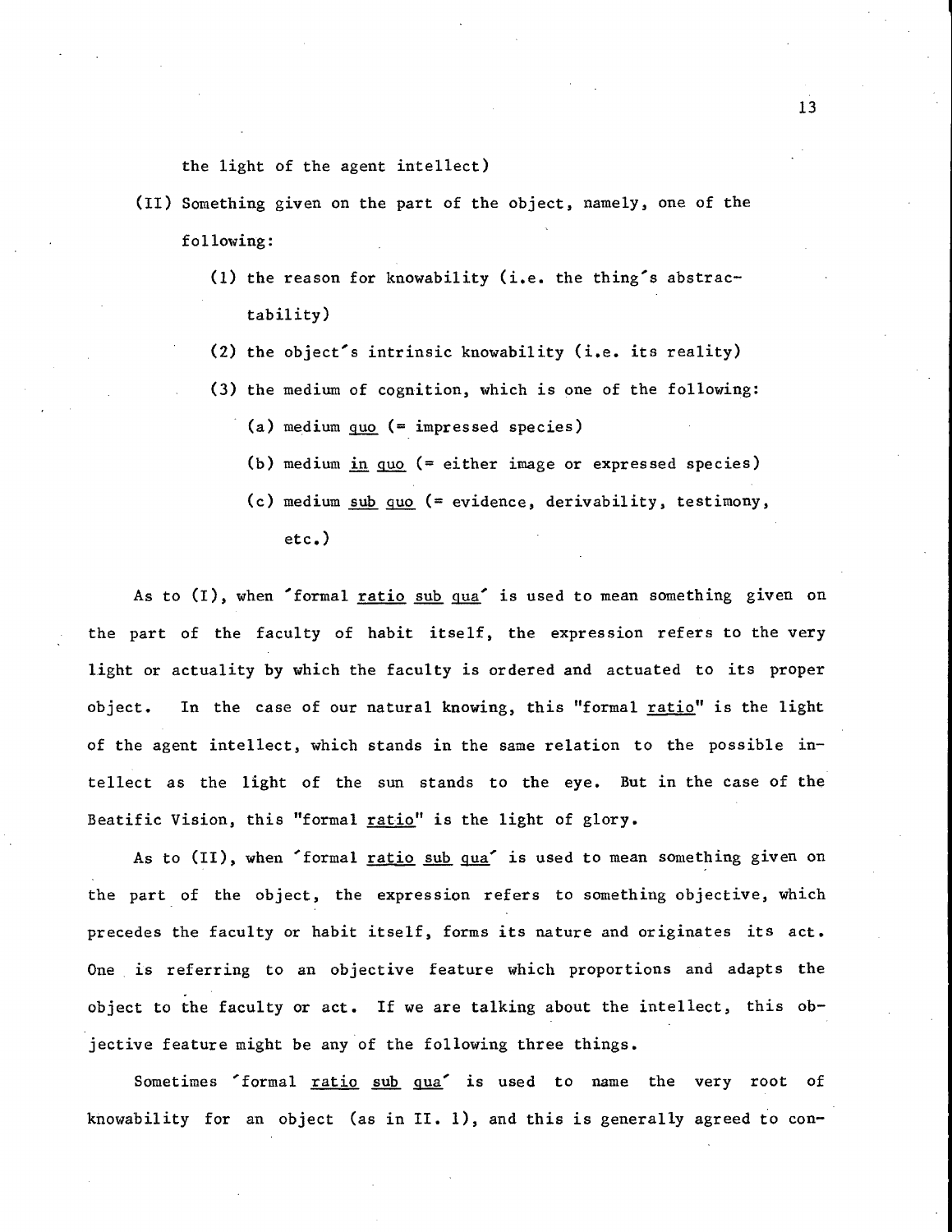**sist in the thing's objective abstractability-in-various-ways. One acknowledges that there is present in the object a basis for terminating and representing it immaterially in various ways.**

**Sometimes 'ratio formalis sub qua' is used to mean the very knowability which is intrinsic to an object (as in II. 2), and this knowability or intelligibility seems to be nothing other than the "transcendental truth" of being. (If the faculty in question is the will, then the willability intrinsic to an object is transcendental goodness.)**

**Sometimes (II.3.1.), there is the means by which one knows, and this is the intelligible form by which the intellect is determined to an object; thus through the form of a stone, the intellect is determined to know a stone. This form is the species impressa (impressed species).**

**Then there is the means or medium in which one knows a thing (II.3.2.), and this may be either a material thing or a spiritual thing. If it is a material thing, it is something situated outside the faculty but in which there is a likeness or image of the thing-to-be-known, as in a mirror; if it is a spiritual thing, it is inside the faculty and is the expressed species or verbum mentis in which the thing is known.**

**Finally, there is the means or medium under which something is known (II.3.3.), and this is the very thing which we have already discussed under the term, 'formal ratio sub qua.' This is the ratio through which an object is manifested to a faculty or constituted as an object proportionate to and attainable by that faculty, and through which the faculty is causally moved to attain that object. Philosophy teaches us that in order for a truth or an object to be known, or in order for the intellect to elicit an act of cognition anent some object, there has to be present, on the part of the object itself,**